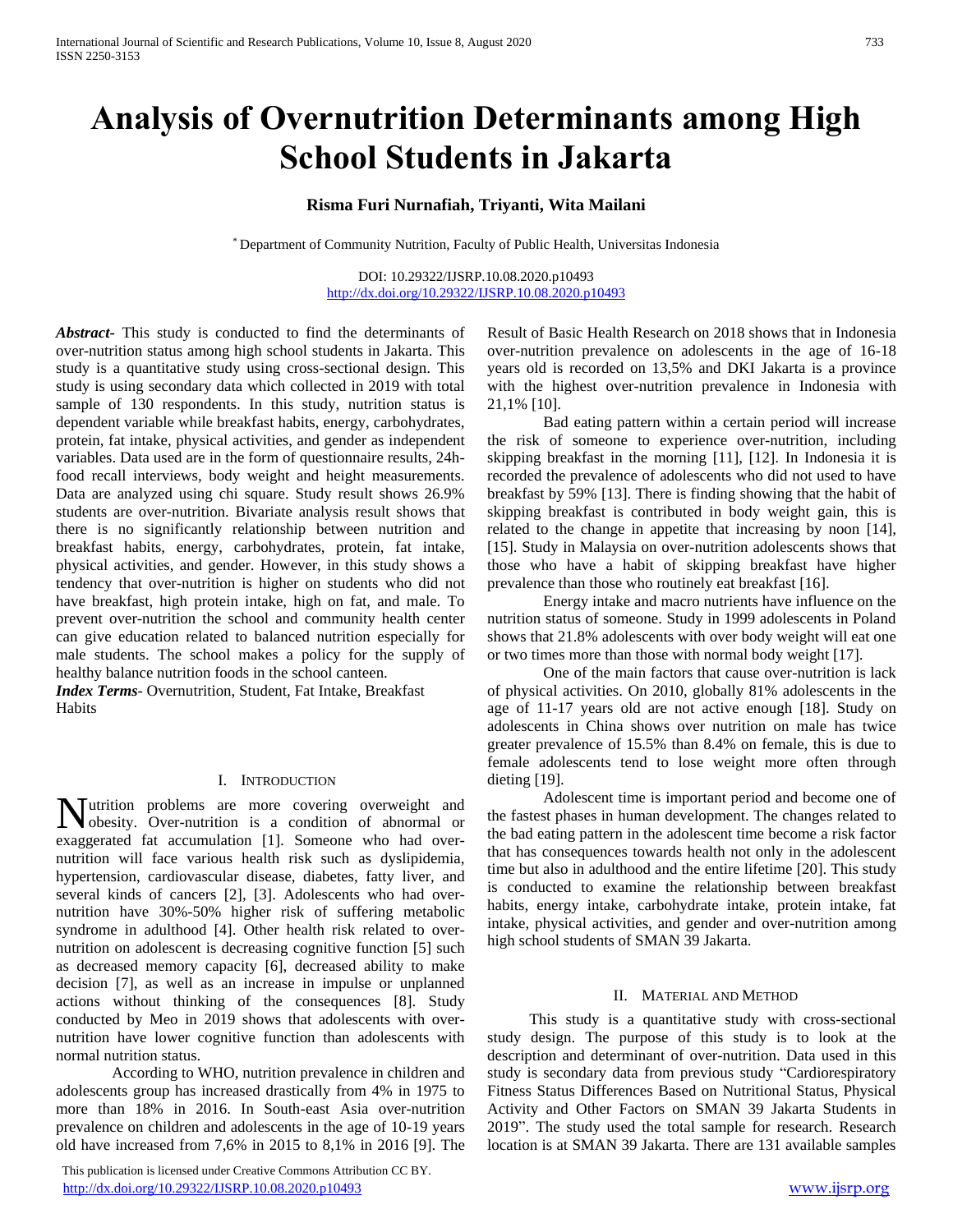on secondary data, but only 130 samples used that match the sample criteria in this research.

Dependent variable is over-nutrition. Nutrition status is determined using Body Mass Index (BMI) by Age index. Body mass index is a person's weight in kilograms divided by the square of height in meters. Data used is the respondents' z-score value of anthropometry measurement calculation result, based on gender, and age. The measurement result classified to 2 groups namely over-nutrition (BMI by Age  $> +1$  SD) and no overnutrition (BMI by Age  $\leq +1$  SD).

Independent variables are breakfast habits, energy intake, carbohydrate intake, protein intake, fat intake, physical activities, and gender. Data regarding breakfast habits is the frequency of breakfast in a week. It grouped into not always have breakfast if the answer is never and 1-4 times a week and grouped into always have breakfast if the answer is 5 times or more in a week. Data regarding energy intake, carbohydrate intake, protein intake, and fat intake is obtained through single 24-h food recall filling. The grouping of intake variable by comparing energy intake, carbohydrate intake, protein intake, and fat intake with Recommended Daily Allowance (RDA) Indonesia 2019 based on gender and age of the respondents and classified to high category  $(> 100\%$  of RDA Indonesia) and not high category ( $\leq 100\%$  of RDA Indonesia)

Data regarding physical activities is score results from filling in the Physical Activity Questionnaire for Adolescents (PAQ-A) independently by the respondents. The result from this questionnaire filling is the average that calculated from the sum of the scores of each question. The questions adapted in primary research consisted of 6 questions with each question score of 1-5. The sum of scores from question 1 to 6 is then averaged. Then, data grouped into two categories namely less (< 3) and enough ( $\geq$ 3). Lastly, data regarding gender obtained from the respondent's identity in questionnaire.

Data analysis used in this study is univariate and bivariate data analysis. Univariate analysis used to look at the prevalence from each variable measured in the study, both independent and dependent variables. The result of univariate analysis is in the form of frequency distribution of dependent variable which is over-nutrition and independent variables which are breakfast habits, energy intake, carbohydrate intake, protein intake, fat intake physical activities, and gender. Bivariate analysis used to analyze the relation between independent variable and dependent variable. The test used in bivariate analysis is chi square statistic test by comparing between the observed frequency and expected frequency. Relation will deem significant if p-value is  $\leq 0.05$  and not significant if p-value is  $> 0.05$ .

## III. RESULTS

The study is conducted on the students of SMAN 39 Jakarta. Number of samples in this study is 130 respondents. Below table is the table contained the result of univariate analysis of dependent and independent variables.

| Variable                    | Amount (n) | Percentage $(\% )$ |
|-----------------------------|------------|--------------------|
| <b>Overnutrition Status</b> |            |                    |
| Overnutrition               |            | 26.9               |

 This publication is licensed under Creative Commons Attribution CC BY. <http://dx.doi.org/10.29322/IJSRP.10.08.2020.p10493> [www.ijsrp.org](http://ijsrp.org/)

|     | 73,1                                               |
|-----|----------------------------------------------------|
|     |                                                    |
|     |                                                    |
|     | 54,6                                               |
| 59  | 45,4                                               |
|     |                                                    |
| 7   | 5,4                                                |
| 123 | 94,6                                               |
|     |                                                    |
| 6   | 4,6                                                |
| 124 | 95,4                                               |
|     |                                                    |
| 31  | 23,8                                               |
| 99  | 76,2                                               |
|     |                                                    |
| 37  | 28,5                                               |
| 93  | 71,5                                               |
|     |                                                    |
| 109 | 83,8                                               |
| 21  | 16,2                                               |
|     |                                                    |
| 51  | 39,2                                               |
| 79  | 60,8                                               |
|     | 95<br>71<br>$\overline{a}$<br>$\sim$ $\sim$ $\sim$ |

Table I shows, from the total of 130 respondents there are 26.9% respondents experienced over-nutrition and 73.1% did not experience over-nutrition. Based on the result of univariate analysis, 54.6% were not always have breakfast, 5.4% were high energy intake, 4.6% were high carbohydrate, 23.8% were high protein intake, 28.5% were high fat intake, 83.8% were less active, 39.2% were male and 60.8% were female.

The result of bivariate analysis between dependent variable (over-nutrition) and independent variable can be seen in below table.

Table II: Result of Bivariate Analysis

| <b>Variable</b>            | Overnutrition |               | <b>Not</b><br>Overnutrition |               | $P-$  |  |  |
|----------------------------|---------------|---------------|-----------------------------|---------------|-------|--|--|
|                            | N             | $\frac{6}{9}$ | N                           | $\frac{0}{0}$ | value |  |  |
| <b>Breakfast Habits</b>    |               |               |                             |               |       |  |  |
| Not Always                 | 22            | 31            | 49                          | 69            | 0,344 |  |  |
| Always                     | 13            | 22            | 46                          | 78            |       |  |  |
| <b>Energy Intake</b>       |               |               |                             |               |       |  |  |
| High                       | 1             | 14,3          | 6                           | 85,7          |       |  |  |
| Not High                   | 34            | 27,6          | 89                          | 72,4          | 0,674 |  |  |
| <b>Carbohydrate Intake</b> |               |               |                             |               |       |  |  |
| High                       | 1             | 16,7          | 5                           | 83,3          | 1,000 |  |  |
| Not High                   | 34            | 27,4          | 90                          | 72,6          |       |  |  |
| <b>Protein Intake</b>      |               |               |                             |               |       |  |  |
| High                       | 9             | 29            | 22                          | 71            | 0,943 |  |  |
| Not High                   | 26            | 26,3          | 73                          | 73,7          |       |  |  |
| <b>Fat Intake</b>          |               |               |                             |               |       |  |  |
| High                       | 10            | 27            | 27                          | 73            | 1,000 |  |  |
| Not High                   | 25            | 26,9          | 68                          | 73,1          |       |  |  |
| <b>Physical Activity</b>   |               |               |                             |               |       |  |  |
| Less Active                | 29            | 26,6          | 80                          | 73,4          | 1,000 |  |  |
| Active                     | 6             | 28,6          | 15                          | 71,4          |       |  |  |
| Gender                     |               |               |                             |               |       |  |  |
| Male                       | 15            | 29,4          | 36                          | 70,6          | 0,755 |  |  |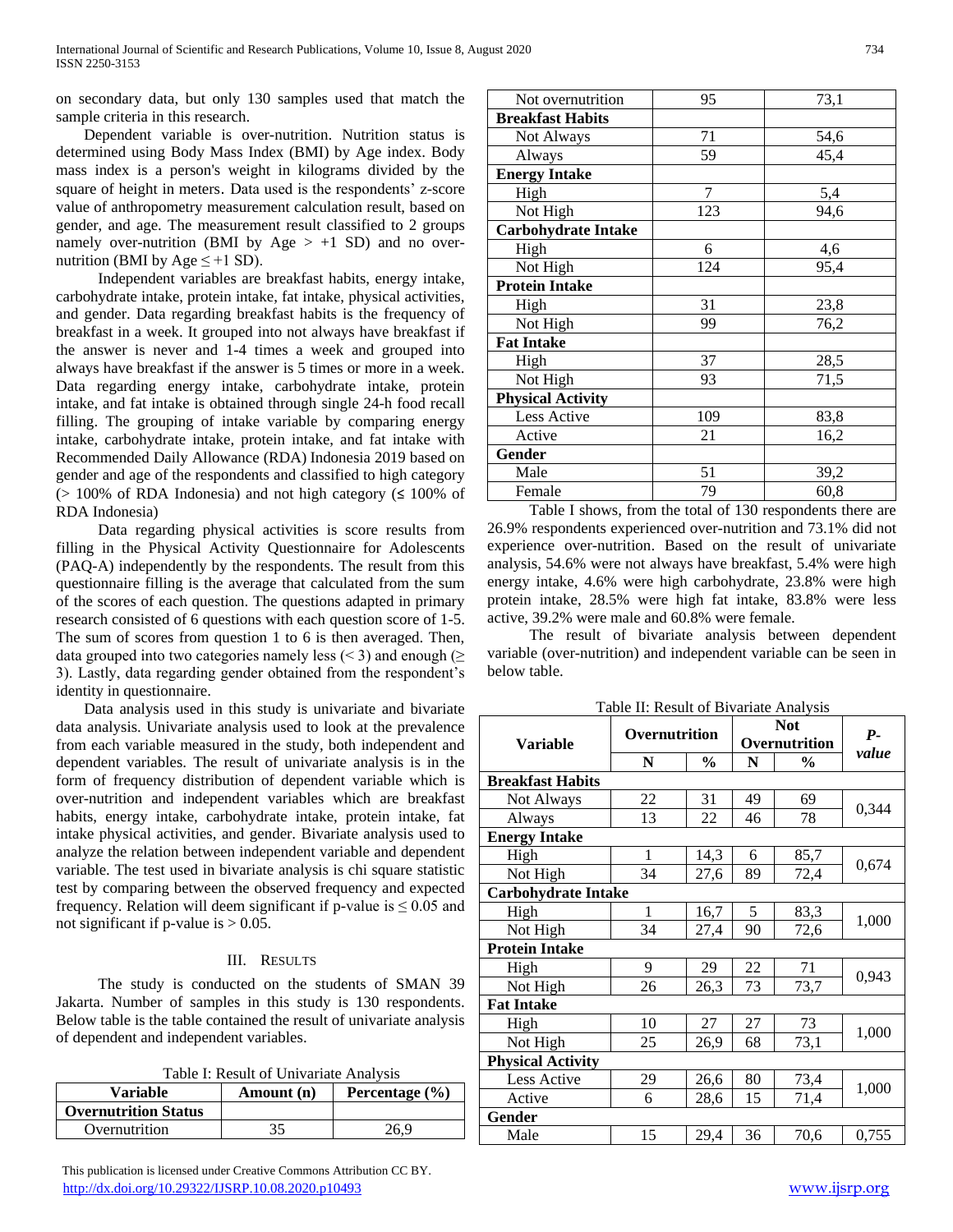| ה ו<br>$H\Delta$<br>- | __ | $\overline{\phantom{a}}$<br>$\ddot{\phantom{0}}$<br>ت<br>-- | $\overline{\phantom{a}}$ |  |
|-----------------------|----|-------------------------------------------------------------|--------------------------|--|
|                       |    |                                                             |                          |  |

 $\mathsf{I}$ 

Based on the result of bivariate analysis, it can be concluded that there is no significant relationship between overnutrition with energy intake, carbohydrate intake, protein intake, fat intake, physical activities, and gender. However, there is a tendency that a higher number of students with over-nutrition is found in students who did not have breakfast, high protein intake, high fat, and gender of male.

#### IV. DISCUSSION

In this study it is known that over-nutrition were 26.9%. Based on gender, the percentage of overnutrition in male is higher than female. The number of over-nutrition in SMAN 39 Jakarta is higher compared to the number of adolescent's overnutrition prevalence in DKI Jakarta which has the highest prevalence of over-nutrition on adolescent in 2018 by 21.2% and if compared to the prevalence of over-nutrition on adolescent in Indonesia with 13.3%. Result obtained in this study is lower if compared to previous study that conducted in SMA Islam Al-Azhar 2 Pejaten Jakarta which was 31.2% [21] and study at SMAS Bunda Mulia which was 35.5% that experienced overnutrition [22].

This study shows around 54.6% students are not always have breakfast every day and this number is almost similar to the prevalence of adolescent who did not have breakfast habits in Indonesia which were 59% [13]. Bivariate analysis result shows that there is no significant relation between breakfast habits and over-nutrition on students of SMAN 39 Jakarta. Although there is no statistically significant relation, there is a tendency that more students who over-nutrition are those who did not always have breakfast by 31% compared to those who always have breakfast by 22%. This is in line with study by Irdiana (2017) that did not find the relation between breakfast habits and nutrition status in adolescents, however there is a tendency that adolescents who skipping breakfast have the status of overnutrition. Skipping breakfast will encourage excessive appetite that leads to more snacking and consume more high-energy foods to meet appetite at lunch time and resulted in weight gain [23]–[26]. There is no relationship might happen because the data in this study only measure the frequency of breakfast habit in a week period without paying attention to the type and amount of food consumed at breakfast, so it has not been able to describe breakfast habits of the students.

When consuming excessive energy, the body will metabolize the energy into fat, and the size of fat cells that continue to increase causes weight gain [27]. Study of Lisnawati (2016) on high school adolescent found the relation of energy intake and obesity. As well as the study by Sutrio (2017) shows that those who experience over-nutrition have higher energy intake or not match with the RDA Indonesia. However, the result of this study shows no relation between energy intake and overnutrition on students of SMAN 39 Jakarta. No relation of energy intake and over-nutrition in this study might be influenced by several possibilities such as the tendency of students with overnutrition that have adequate energy intake but lack of physical activities. In addition, there is presence of flat slope syndrome

where students with over-nutrition are more likely to reduce the number and type of intake in the interview [28].

Excessive carbohydrate intake continuously causes the glycogen stored in the liver and muscles are full and will further cause lipogenesis or convert glucose into fatty acid and glycerol. This in the end stored as fat. [27], [29]. The result of bivariate analysis in this study shows no relation between carbohydrate intake and over-nutrition on the students of SMAN 39 Jakarta. This study result is supported by study of Wulansari (2017). No relation between carbohydrate intake and over-nutrition in this study might be influenced by the presence of flat slope syndrome*.*

Excessive protein intake will contribute to the increase of body weight and body fat due to amino acids that are not needed by the body in protein synthesis will be converted to glucose and fatty acid which eventually will be stored as triglycerides [30]. This study result is the opposite of the study by Suryandari (2015) and the study by Sari (2019) that shows the difference in the proportion of protein intake level with obesity. Although there is no significant relationship, there is a tendency that students who over-nutrition are found to have high protein intake compared to low ones. Consuming protein in large number is said to be helpful in suppressing hunger and provide the feeling of satisfaction and full longer when compared to consuming other macronutrients especially carbohydrate, so that consuming more protein may cause a decrease in someone's daily intake [21]. In this study based on inter-independen variable test result obtained the relation of students who have high protein intake also have high energy intake in average, therefore this is suffice to explain the tendency of protein intake and over-nutrition though the result of statistic test shows no significant relationship. There is no significant relationship in this study might be the result of less supportive number of samples.

Fat is the largest energy reserve in the body with every gram energy produces 9 kcal. High concentration of calories on fat turned it into main contributor that can increase body weight [31], [32]. Chi square test result in this study did not find any relationship between fat intake and over-nutrition on the students of SMAN 39 Jakarta. This result is in line with study by Praditasari (2018) and Sari (2019). Although there is no relation statistically, there is a tendency that students who experience over-nutrition are found to have high fat intake compare to those in reverse. There is no significant relationship in this study might be influenced by the presence of flat slope syndrome.

The imbalance energy between excessive energy intake and lack of physical activities leads to the increase of adipocyte or body fat that resulted in weight gain [33]. The result of bivariate analysis in this study shows no meaningful relationship between physical activities and over-nutrition on students of SMAN 39 Jakarta. This result is in line with the result of study by Isnaeni (2015) and Pratiwi (2014). No significant relationship in this study might be the result of the type of assessment of physical activities used that only looking at the general physical activities without paying attention to the aspects of intensity, frequency and duration of the activities [34].

Based on the eating behavior, female pay more attention to the food consumed and its effect on health and weight control. A study shows that female adolescents lose weight more often, so that female limit their intake more and did not rule out the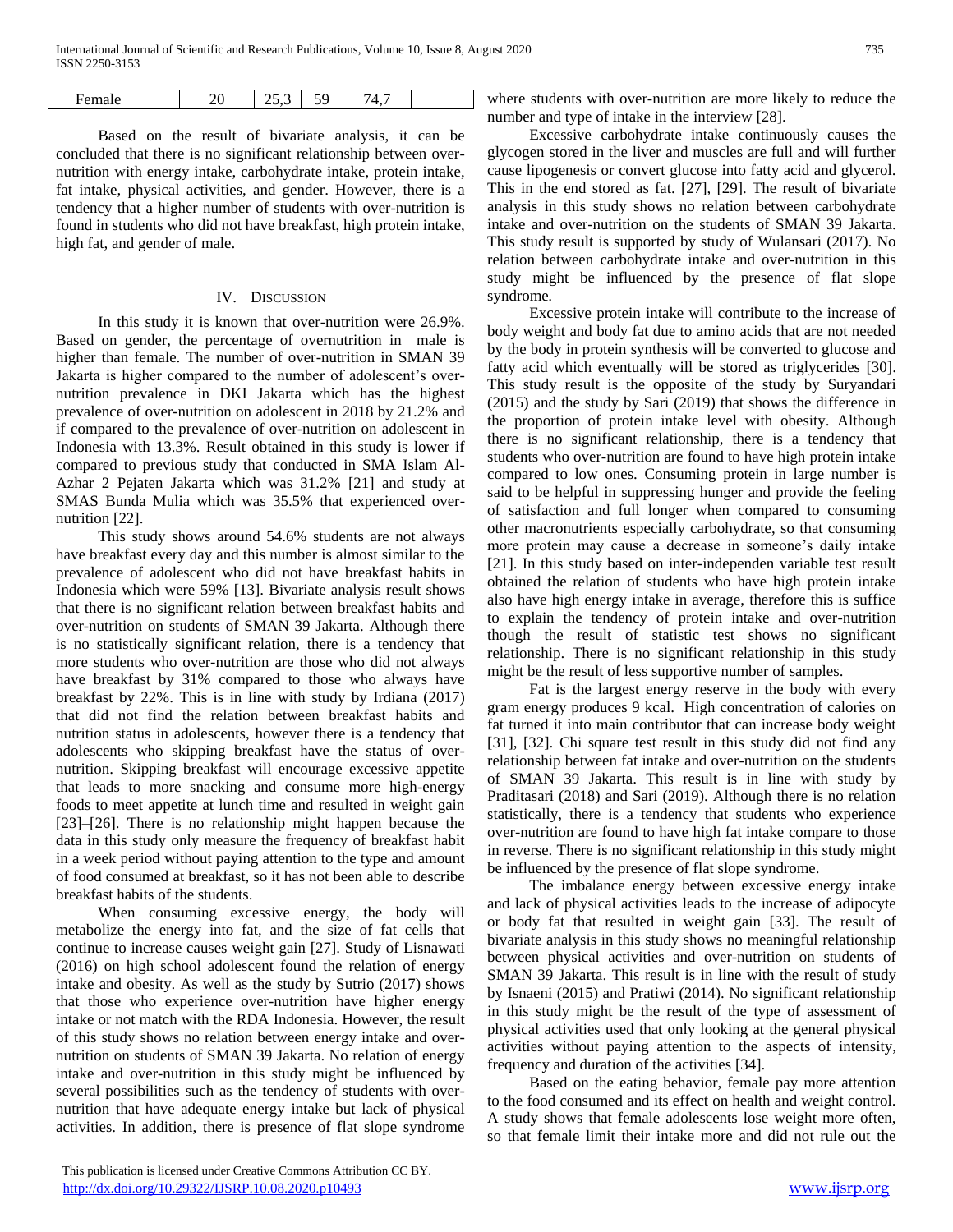possibility of male will have higher prevalence on over weight in a certain population [19]. This study result shows that overnutrition happened more on male than female. This is in line with the study by Pratiwi (2014) that studied about the possibility of obesity on adolescent in High School that obesity is more common in male students with prevalence of 50%. One of the study results on adolescent in China shows that over-nutrition in male has bigger prevalence than on female, it is due to female adolescents tend to lose weight more often through dieting [19].

# V. CONCLUSION AND RECOMMENDATIONS

There are 26.9% students of SMAN 39 Jakarta who overweight and obesity. Based on the chi-square test, it is known that no significant relationship between breakfast habits, energy intake, carbohydrate intake, protein intake, fat intake, physical activities, and gender with over-nutrition. However, there is a tendency of over-nutrition on the group that did not always have breakfast, high protein intake, high fat intake and gender of male.

For the school, can monitor the nutrition status routinely every 6 months to prevent and control the over-nutrition incidents on the students. Moreover, school can give education on balanced nutrition guidance and the importance of consuming various foods. The education might be held once a month for example in counseling class hours by home-room or counseling teacher through presentation in the form of written pictures or videos containing the balanced nutrition guidance issues and its messages. For community health center, can create a collaboration program with the school to do the nutrition status monitoring every six months and is expected to develop work program that directly involving schools in the form of providing education regarding balanced nutrition guidance so that it will support intervention and hit the target. For other researchers, conduct research on over-nutrition in adolescents with other variables such as parental nutrition status, socio-economic level, sleep duration and other factors with adding more samples.

## ACKNOWLEDGMENT

Authors are grateful to the owners of data research, Wita Mailani S.Gz.

# **REFERENCES**

- [1] WHO, "Obesity and overweight: Fact sheet," *WHO Media Cent.*, 2016.
- [2] F. Ferretti and M. Mariani, "Simple vs. complex carbohydrate dietary patterns and the global overweight and obesity pandemic," *Int. J. Environ. Res. Public Health*, vol. 14, no. 10, p. 1174, 2017, doi: 10.3390/ijerph14101174.
- [3] D. H. Lee *et al.*, "Comparison of the association of predicted fat mass, body mass index, and other obesity indicators with type 2 diabetes risk: two large prospective studies in US men and women," *Eur. J. Epidemiol.*, vol. 33, no. 11, pp. 1113–1123, 2018, doi: 10.1007/s10654-018-0433-5.
- [4] M. L. Marcovecchio and F. Chiarelli, "Metabolic syndrome in youth: Chimera or useful concept?," *Curr.*

 This publication is licensed under Creative Commons Attribution CC BY. <http://dx.doi.org/10.29322/IJSRP.10.08.2020.p10493> [www.ijsrp.org](http://ijsrp.org/)

*Diab. Rep.*, vol. 13, no. 1, pp. 56–62, 2013, doi: 10.1007/s11892-012-0331-2.

- [5] S. A. Meo *et al.*, "Effect of obesity on cognitive function among school adolescents: A cross-sectional study," *Obes. Facts*, vol. 12, no. 2, pp. 150–156, 2019, doi: 10.1159/000499386.
- [6] L. G. Cheke, J. S. Simons, and N. S. Clayton, "Higher body mass index is associated with episodic memory deficits in young adults," *Q. J. Exp. Psychol.*, vol. 69, no. 11, pp. 2305–2316, 2016, doi: 10.1080/17470218.2015.1099163.
- [7] S. Fitzpatrick, S. Gilbert, and L. Serpell, "Systematic review: Are overweight and obese individuals impaired on behavioural tasks of executive functioning?," *Neuropsychol. Rev.*, vol. 23, no. 2, pp. 138–56, 2013, doi: 10.1007/s11065-013-9224-7.
- [8] U. N. Danner, C. Ouwehand, N. L. Van Haastert, H. Hornsveld, and D. T. D. De Ridder, "Decision-making impairments in women with binge eating disorder in comparison with obese and normal weight women," *Eur. Eat. Disord. Rev.*, vol. 20, no. 1, pp. 56–62, 2012, doi: 10.1002/erv.1098.
- [9] WHO, "Obesity and Overweight factsheet from the WHO," *Health*, 2018. .
- [10] Kementerian Kesehatan RI, "Laporan Nasional RISKEDAS 2018," *Badan Penelit. dan Pengemb. Kesehat. Ris.*, 2019.
- [11] L. A. Daniels *et al.*, "Child eating behavior outcomes of an early feeding intervention to reduce risk indicators for child obesity," *Obesity*, vol. 22, no. 5, pp. 104–11, 2014, doi: 10.1002/oby.20693.
- [12] G. Appannah, G. K. Pot, W. H. Oddy, S. A. Jebb, and G. L. Ambrosini, "Determinants of a dietary pattern linked with greater metabolic risk and its tracking during adolescence," *J. Hum. Nutr. Diet.*, vol. 31, no. 2, pp. 218–227, 2018, doi: 10.1111/jhn.12519.
- [13] Hardinsyah, "Sarapan Sehat Salah Satu Pilar Gizi Seimbang," 2013.
- [14] J. Önnerfält, C. Erlanson-Albertsson, C. Montelius, and K. Thorngren-Jerneck, "Obese children aged 4–6 displayed decreased fasting and postprandial ghrelin levels in response to a test meal," *Acta Paediatr. Int. J. Paediatr.*, vol. 107, no. 3, pp. 532–568, 2018, doi: 10.1111/apa.14165.
- [15] Z. Ahadi *et al.*, "Association between breakfast intake with anthropometric measurements, blood pressure and food consumption behaviors among Iranian children and adolescents: The CASPIAN-IV study," *Public Health*, vol. 129, pp. 740–7, 2015, doi: 10.1016/j.puhe.2015.03.019.
- [16] E. S. Tee *et al.*, "Breakfast consumption among Malaysian primary and secondary school children and relationship with body weight status - Findings from the MyBreakfast Study," *Asia Pac. J. Clin. Nutr.*, vol. 27, no. 2, pp. 421–432, 2018, doi: 10.6133/apjcn.062017.12.